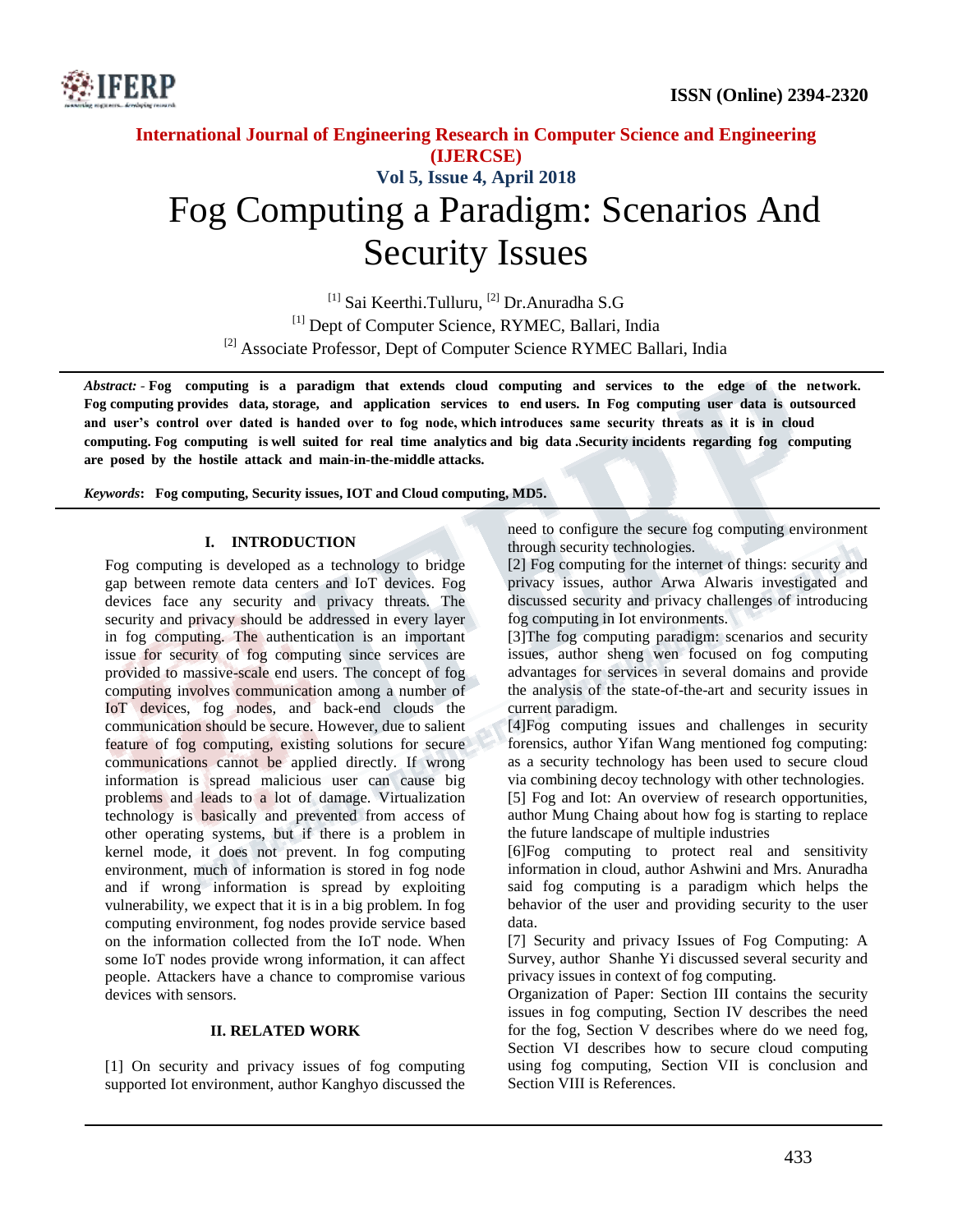

## **Vol 5, Issue 4, April 2018**

### **III. SECURITY ISSUES IN FOG COMPUTING**

Man-in-the-middle attack: It is a type of attack that occurs when malicious user insert himself into communication between people or system.



*Figure 1: Man-in-the-middle attack* Other forms of session hijacking:

Sidejacking: Side jacking attack involves sniffing data packets to steal session cookies and hijack a user"s session.

Evil Twin: Evil Twin is a rouge network that seems to be actual network but it's not. If unknowingly user joins this network, the attacker can launch a man-in-the-middle attack, intercepting all data between you and the network. Sniffing: Sniffing involves a malicious actor using readily available software to intercept data being sent from, or to, your device.

Intrusion detection:



*Figure 2: Intrusion Detection System*

This system analyses and monitors access control policy

A log file User log information to detect intrusion behavior. Intrusion detection techniques are widely deployed in cloud system to mitigate attacks such as: Insider attack Flooding attack Port Scanning Attacks on virtual machines and hypervisor. It can be run on network side in order to detect malicious activities such as Port scanning, DoS.

C) Malicious Detection Technique in Fog Computing Environments: When fog nodes are compromised, hybrid detection technique is useful to detect malicious code in fog nodes. It is combined with signature-Based Detection technique and Behavior Based Detection technique.

D)Malicious Fog Node Problem: In order to afford service to user, fog nodes process data received from the Iot devices. If workload is heavy it is divided and processed by several fog nodes. If some fog nodes are compounded by malicious user it is difficult to ensure the wholeness of data. So, before computation begins, fog nodes must trust each other for which authentication protocol is needed.

E) Data Protection: The exponential volume of data generated Iot devices is increasing and this data should be preserved not only at communication level but also at processing level. This data is usually sent for fog nodes for processing. At this point the integrity of data should be analyzed without exposing it. Because of limited resources, it is difficult to encrypt or decrypt data on IoT devices.

F) Data Management Issues: Fog nodes are geographically distributed, making it difficult to know data"s location. The user wants to be provides with the same services in other area and it is difficult for user to know whether the node provides the same service. Some nodes by having duplicate files may waste resource.

#### **IV. WHY DO WE NEED FOG?**

Fog computing is not replacement of cloud computing. As Fog computing is implemented at edge of network, it provides edge location, location awareness, low latency, support for mobility and quality-of-services (QoS) for streaming and real applications. The Fog computing paradigm is well positioned for real time big data analytic, support densely distributed data collection points, and provides advantages in entertainment, personal computing and other applications.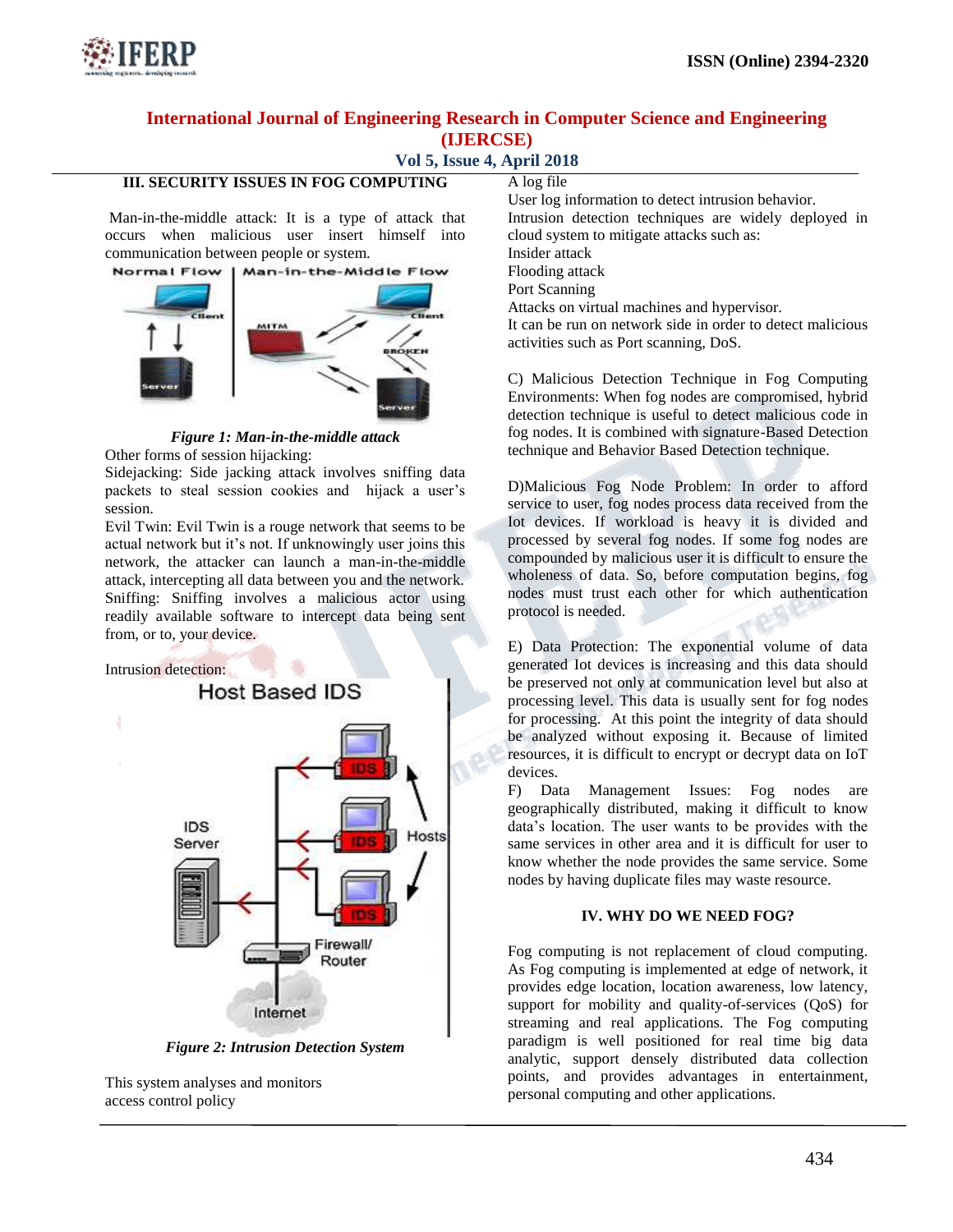

## **Vol 5, Issue 4, April 2018**

### **V. WHAT CAN WE DO WITH FOG?**

On the role of Fog computing in the following scenarios. The advantages of Fog computing satisfies the requirements of applications in these scenarios:

Smart Grid: Energy load balancing applications may run on the network edge devices, such as micro-grids and smart meter. Based on demand for energy, availability and the lowest price, these devices automatically switch to alternative energies like solar and wind.



*Figure3 : Fog computing in smart grid*

Smart Traffic lights and connected vehicles: Video camera that senses an ambulance flashing lights can automatically change street lights to open lanes for the vehicle to pass through traffic. Smart street lights interact locally with sensors and detect presence of pedestrian and bikers, and measure the distance and speed of approaching vehicles.

Wireless sensor and Actuator Networks: Traditional wireless sensor networks fall short in applications that go beyond sensing and tracking, but require actuators to exert physical actions like opening, closing or even carrying sensors. In this, actuators serving as fog nodes can control the measurement process itself, the stability and the oscillatory behaviors" by creating a closed-loop system.

Decentralized Smart building control: The applications of this scenario are facilitated by wireless sensors deployed to measure temperature, humidity, or levels of various gases in the building atmosphere. In this case, information can be exchanged among all sensors in a floor, and their readings can be combined to form reliable measurements. Sensors will use distributed decision making and activation at fog devices to react to data. The system components may then work together to lower the temperature inject fresh air or open windows.



*Figure 4: Represents the grids connected before and after Fog*

#### **VI. SECURING CLOUD COMPUTING USING FOG COMPUTING**

One approach using decoy technology and user Behavior Profiling

i) Decoy System: Decoy data, such as decoy documents ,honeypots and other bogus information which can be used for detecting abnormal access to information that can be generated on demand and to "poison" the exfiltrated information.



The decoy will puzzle an attacker into believing they have ex-filtrated valuable information, but they have actually not. When the unauthorized access to cloud is noticed, decoy information is returned by the cloud and delivered in such way it appears to be normal. This is technology may be combined with user behavior profiling technology to secure user"s information in cloud.

ii.User Behavior Profiling: It is expected that access to a user's information in cloud will exhibit a casual means of access. User profiling is familiar technology that can be applied to model in what way, how much, when user access an information in cloud. Such 'normal user' can be continuously checked to determine whether abnormal access to a user"s information is arising. This method is commonly used in fraud detection applications.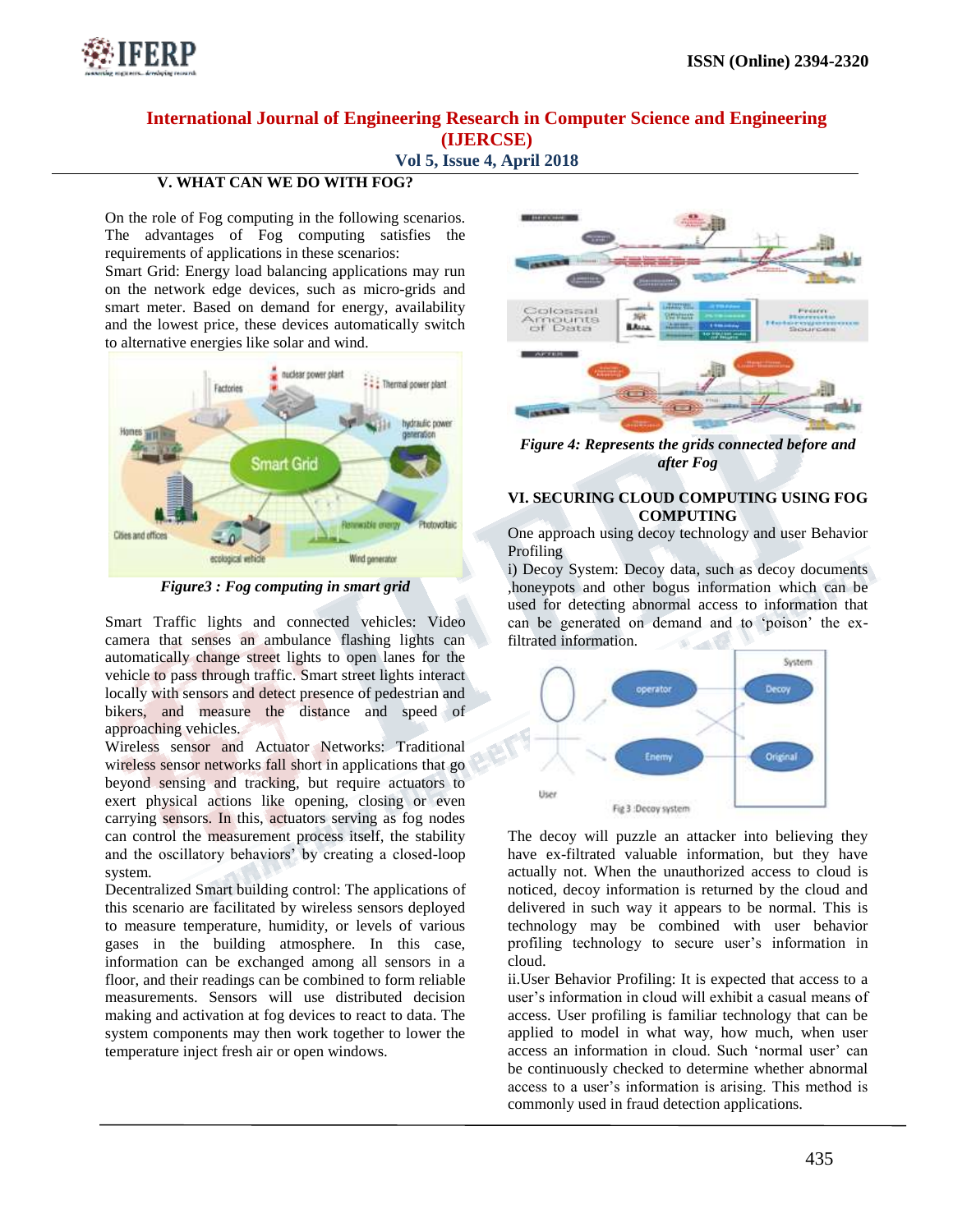

### **Vol 5, Issue 4, April 2018**

Combining User Behavior and Decoy Technology for Masquerade Attack: User Behavior Profiling: Legitimate users of a computer system are familiar with the files on that system and where they are placed. Any search for specific files would be targeted. A masquerade, however, which gets access to the victim's system illegitimately, is unfamiliar with structure and contents of the system. Their such for files would be widespread and untargeted. Based on these key assumptions, we profiled user search behavior and developed model with help of one class modeling technique, namely one class provision vector machine. The purpose of one class modeling is it ability of building classifier without sharing data from other users. The privacy of the user and their data is preserved. Decoy Technology: We placed traps within the file system. The traps are decoy files downloaded from fog computing site, an automated service that offers several

types of decoy documents such as tax return forms, medical records credit.

The advantages of placing decoys in a file system are:

1) The detection of masquerade activity.

2) The confusing the attacker and the additional costs incurred to distinguish real and bogus information, and

3) The deterrence effect which, although hard to measure, plays a significant role in preventing masquerade activity by risk-averse attackers.

Combining the Two Techniques: The correlation of behavior anomaly detection with trap-based decoy files should provide stronger evidence of misconduct, and therefore improve a detector's accuracy. We hypothesis that detecting abnormal search operations performed prior to an unsuspecting user opening a decoy file will strengthen the suspicion that the user is indeed impersonating another victim user.

This Scenario covers the threat model of illegitimate access to cloud data. Furthermore, an accidental opening of a decoy file by a legitimate user might be recognized as an accident if the search behavior is not deemed abnormal. In other words, detecting abnormal search and decoy files together may make a very effective masquerade detection system.

To overcome these techniques fog computing provides solution that results of our experiments suggest that user profile are accurate enough to detect unauthorized cloud access.

#### **B. Other approach is cryptographic hash function**

A cryptographic hash function is a hash function which takes input (or message) and returns a fixed-size alphanumeric string. The string is called message digest. Hash functions are routinely used t check integrity or for error detection of transmitted messages. A Hash function which will be used for cryptographic purposes should have some properties:

A cryptographic hash function should be one-way. Knowing an output h of the hash function it should computationally infeasible to find a message m which hashes to that output; i.e., for which  $h(m)=h$ 

A cryptographic hash function should be second preimage resistant –a given message m1,it should be computationally infeasible to find another message m2 with m m 1 2!=having h h(m m 1 2)=()

A cryptographic hash function should be strongly collision free. It should be computationally infeasible to find two different inputs that have the same hash; i.e., it should be computationally infeasible to find messages m m 1 2!=having h  $h(m m 1 2) = ()$ 

Of course, the number of inputs is much larger than the number of outputs, so collisions will occur but collisions should be unlikely.

The popular used hash functions-MD(message digest),SHA(secure hash algorithm).

The MD family compromises of hash functions MD2,MD4, MD5 and MD6-bit hash functions. The MD5 digests have been widely used in the software world to provide assurance about integrity of transferred file.

MD5 algorithm

MD5 algorithm can be used as a digital signature mechanism.



*Figure 6:MD5 algorithm structure*

MD5 takes as input a message of arbitrary length and produces a 128 bit "fingerprint" or "message" of the input. Intended where a large file must be compressed in secure manner before being encrypted with a private key under a public-key cryptosystem such as PGP.

Suppose a b-bit message as input, and that we need to find its message digest.

Steps in MD5 algorithm

STEP1: Append padded bits .

The input message is padded so that its length is congruent to 448, modulo 512.Means extended to just 64 bits shy of being of 512 bits long. A single "1" bit is